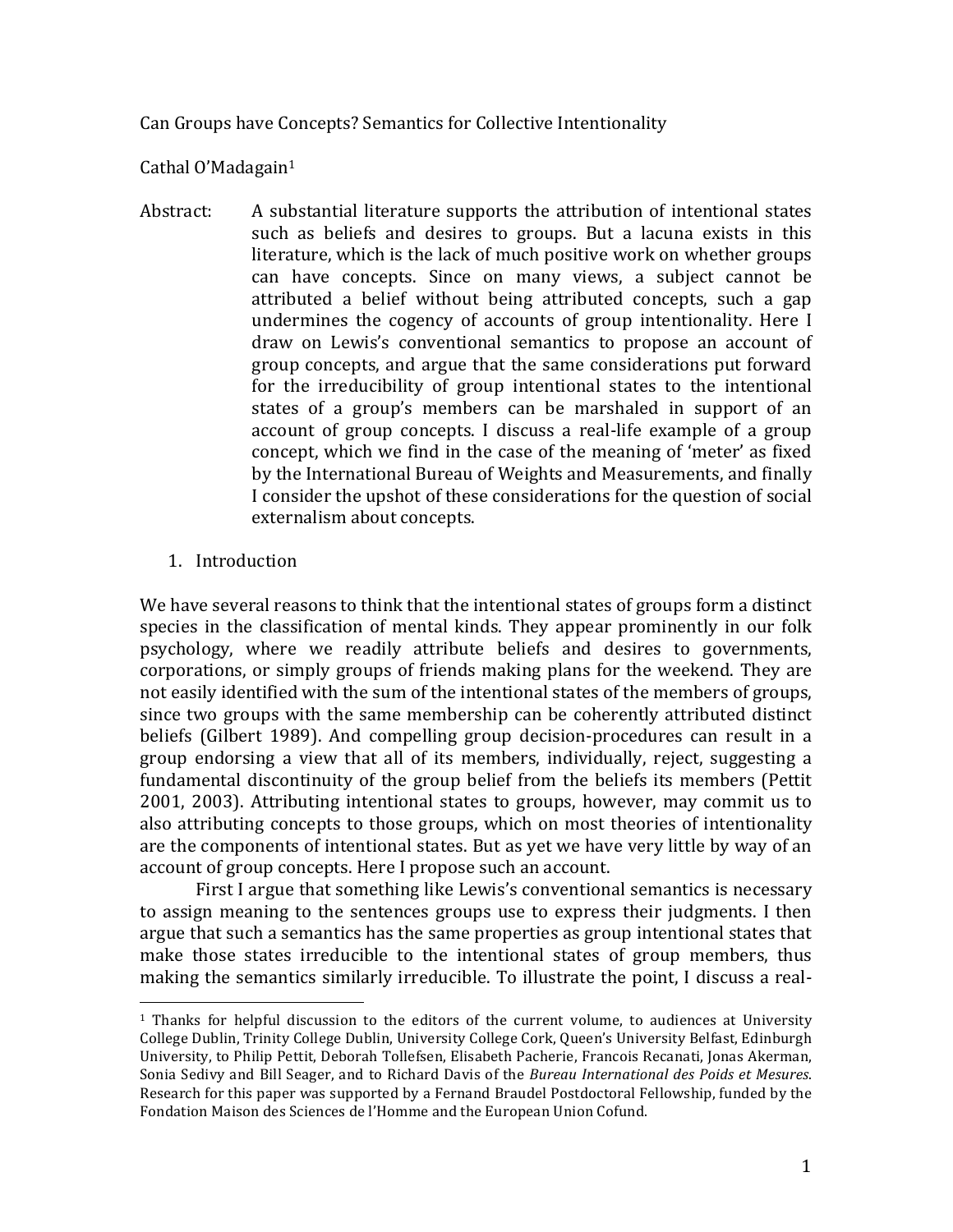life example of a term whose meaning seems to be fixed by a group rather than any individual - the term 'meter', which is set by the International Bureau of Weights and Measurements. Adopting a thin functional characterization of concepts, I argue that the meanings fixed by such a semantics should be understood as group concepts. And finally, I draw out some implications of these considerations for the question of social externalism about concepts.

2. From Group Intentional States to Group Concepts

Of the many accounts of group intentional states available (Gilbert 1989, Searle 1990, 1995, Pettit 1991, 2001, 2003, Tuomela 1995, Bratman 1999, Gilbert 2001, Tollefsen 2002, Bacharach 2006, Gold and Sugden 2007, Pacherie 2007, Tuomela 2007, List and Pettit 2011), ingredients that are common to most in one form or another are an individual intention condition, an interdependence condition, and a common knowledge condition. Assuming such a framework for simplicity, let's suppose (roughly following List and Pettit 2011:  $33-34$ <sup>2</sup> a group G jointly takes an attitude to a proposition  $p$  if and only if:

- i) All members of G intend to do their part in bringing it about that the group!believes/desires!*p*
- ii) All members intend to do their part because they expect that all other members of G will do their part
- iii) i) and ii) are common knowledge in the group

!!!!!!!!!!!!!!!!!!!!!!!!!!!!!!!!!!!!!!!!!!!!!!!!!!!!!!!

Where *p* is a proposition – some 'that' sentence, for example 'that Dr. No is the best candidate for the job' – we can say the group believes that Dr. No is the best candidate for the job when the above conditions are met with 'believes' in condition i. In that case, each member intends to do her part in bringing it about that the group believes  $p$ , and each does so because the other members do too. Doing your part in bringing it about that the group believes  $p$  may involve endorsing that  $p$ whenever speaking on behalf of the group, acting as though p were true when acting on behalf of the group, and so on.

Conditions such as these do a great deal of explanatory work, including differentiating the kind of committees considered by Gilbert, for example. Suppose that of several standing committees in a philosophy department, the hiring committee and the Christmas party committee have the same members. Nevertheless, if the hiring committee decides on Dr. No for the job, something seems to have gone wrong if we infer that the Christmas party committee thereby hired Dr. No. The above conditions explain this. All members of the hiring committee may publically endorse the decision to hire Dr. No because they believe the other

<sup>&</sup>lt;sup>2</sup> List and Pettit's characterization of the conditions underlying joint belief/desire are, for the group's members, that "they each intend that they together act so as to form and enact a single system of belief and desire  $[\ldots]$ ; they each intend to do their own part in a salient plan for ensuring group agency within that scope, believing that others will do their part too. And all of this is a matter of common awareness" (List and Pettit 2011: 34).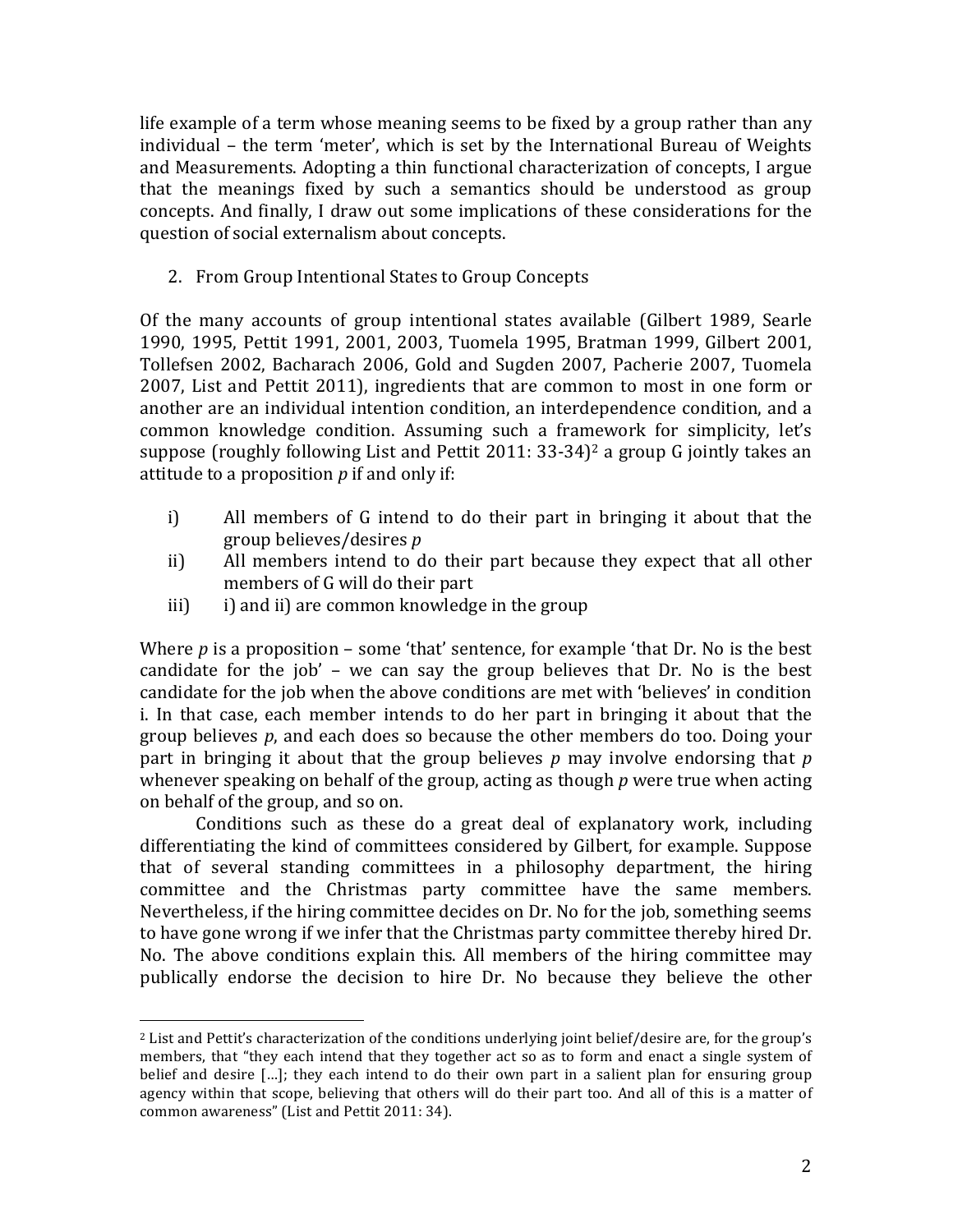members of the hiring committee do, and the other members of the hiring committee may also be members of the Christmas party committee. But reasons are individuated intensionally – a reason that averts to the hiring committee is not the same as a reason that averts to the Christmas party committee, because there are possible scenarios where the membership of each committee is distinct. Once we include a *de dicto* reference to the relevant group in an account of its members' intentions, the intentional frameworks underlying the beliefs of the hiring committee and the Christmas-party committee can be distinguished.<sup>3</sup>

Such conditions also distinguish two groups that behave identically, but only one of which acts collectively, as discussed by Searle (1995)<sup>4</sup>. If a collection of individuals runs for shelter from the rain in a park, each member intends to execute the movements that get them, individually, to shelter. A dance troupe, on the other hand, may carry out a performance that requires its members to individually execute the same movements – and yet there is clearly an important difference between the dance troupe and the collection running from the rain. The interdependence condition captures this difference – only in the dance troupe do the members intend to execute the movements in question because they believe the other members of the troupe do too.

Although conditions such as these are considered by some to count as a reduction of group beliefs to the beliefs of their members (Bratman 1999), Pettit  $(2001, 2003)$  has shown that even with such a relatively simple model of group intentionality, groups can have intentional states that conflict with the views of even their entire membership, suggesting a significant 'autonomy' (List and Pettit 2011: 73-83) of group intentional states from those of their members. Suppose a group commits to a decision-making procedure according to which the group endorses any proposition entailed by a series of already endorsed propositions, and rejects any proposition ruled out by earlier endorsed propositions, in order to ensure consistency in the official position of the group<sup>5</sup>. A three-judge court, for example,

!!!!!!!!!!!!!!!!!!!!!!!!!!!!!!!!!!!!!!!!!!!!!!!!!!!!!!!

 $3$  Although in Gilbert's (1989) account, the reference to the group appears in an initial commitment made by each member of the group to do their part in the shared plan of action – not quite the same as the interdependence condition included here, but closely related.

 $4$  Although Searle's (1995) account does not appeal to these conditions to explain the difference, but rather to the notion of a primitive 'we intention' adopted by each member of the group. For difficulties with this approach see Baier, 1997; Stoutland, 1997; Velleman, 1997.

 $<sup>5</sup>$  Such a procedure may be necessary for the group to be attributed the status of a rational agent</sup> (Pettit 2003, List and Pettit 2011), or may be adopted simply in order to ensure consistency in a group's decisions on a series of inter-related cases. Without adopting such a procedure, a majoritarian decision procedure can encounter the following difficulty. Suppose a group of three members, A, B and C, votes on three questions  $- p$ , if p then q, and q. If a majority is required to endorse a proposition, the group can vote as follows: a third endorses  $p$  (A and B), a third endorses if *p* then *q* (B and C), and a third rejects *q* (A and C). No member of the group displays inconsistency here, but the views attributed to the group are now inconsistent – a problem called the 'discursive dilemma' (Pettit 2001), which is a version of Condorcet's Paradox (Condorcet 1785), itself generalized as a problem for group decisions in Arrow's Theorem (Arrow 1951/1963). The problem can be avoided by the adoption of a 'sequential priority procedure' (Pettit 2001, List 2004, List and Pettit  $2011$ ) – where the group endorses only propositions that do not conflict with propositions already endorsed, and automatically endorses any proposition entailed by propositions already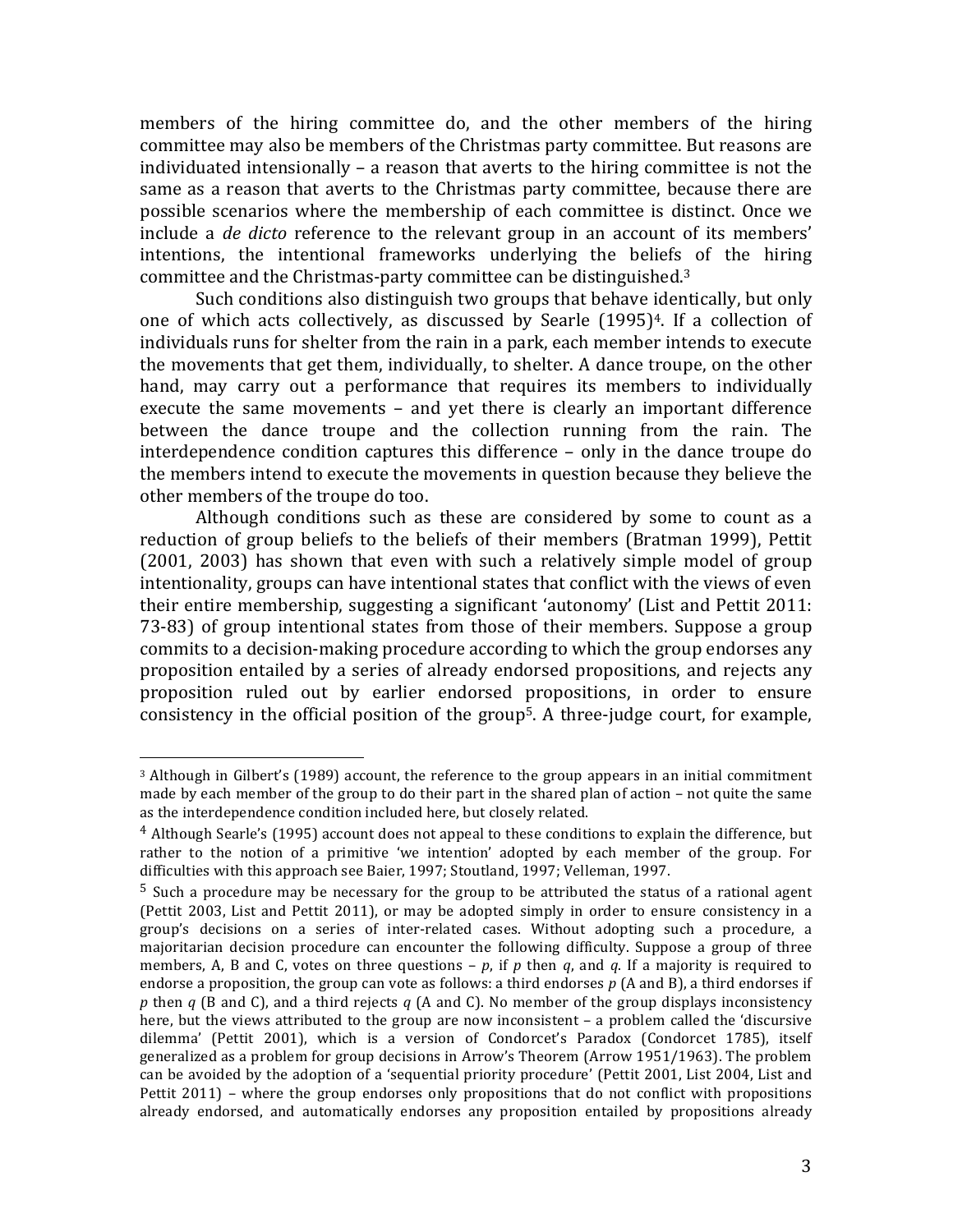may be faced with deciding whether a defendant is guilty of first-degree murder, which would require that the defendant caused the death of another, did so intentionally, and with malice aforethought. The following pattern of beliefs may hold among the judges  $A$ ,  $B$  and  $C$ :

|         | Cause          | Intent         | Malice         | Guilty?        |
|---------|----------------|----------------|----------------|----------------|
| A       | Yes            | Yes            | N <sub>o</sub> | N <sub>o</sub> |
| B       | Yes            | N <sub>o</sub> | Yes            | No             |
|         | N <sub>o</sub> | Yes            | Yes            | N <sub>o</sub> |
| Guilty? | Yes            | Yes            | Yes            |                |

Since none of the judges, individually, believe all conditions hold, no judge individually believes the defendant satisfies the conditions for being guilty of firstdegree murder (the far right column). But if the court has decided to endorse any proposition that is entailed by already endorsed propositions, and it determines its view on the three 'premises' of the decision by majority vote, then the court will be compelled to rule that the defendant is guilty, since all premises receive a majority of positive votes given this pattern of beliefs among the judges. The view of a group can therefore depart radically from the views of its members.

We appear, as a result, to have a strong case for group intentional states, where those states are states of groups *per se*, and not of their members. If, however, we are to attribute beliefs and other intentional states to groups, are we required also to attribute concepts to groups? According to the representational theory of mind, the received view in the cognitive sciences (Pinker 2003) and much of philosophy (Carruthers 2000, Millikan 2000, Fodor 2003, Harman 1987, Margolis & Laurence 2007), intentional states are composed of parts which themselves represent objects and properties. We call these parts concepts. Distinct beliefs, for example, represent objects and properties as standing in different relations, due to the distinct concepts composing the beliefs, and their order in the belief. If Bond believes Dr. No is worse than Jaws, then Bond has a belief whose parts are the singular concepts DR. NO and JAWS, and the relational predicate concept IS WORSE THAN; the relationship between the parts in the belief determines whether the belief is true or false, depending on whether the fact represented by the parts appearing in this order obtains in the world or not. Some reject this picture and argue that concepts are abilities rather than representations (Dummett 1993, Kenny 2010) or even abstracta (Peacocke 1992). But on all of these accounts, it is necessary to possess or grasp the concepts that determine what you are thinking about, in order to be thinking about anything at all. As Fodor puts it, 'if a creature can think of something as green or triangular, then that creature has the concept GREEN OR TRIANGULAR. Further research is not required' (2008: 138).

In the case of group intentional states such as joint commitments, the question arises at the level of the semantics of the sentences the group uses to express their view. Invariably, when a group jointly commits to something, they do

!!!!!!!!!!!!!!!!!!!!!!!!!!!!!!!!!!!!!!!!!!!!!!!!!!!!!!!

endorsed. In the case considered, if the group votes first on  $p$ , then on if  $p$  then  $q$ ,  $q$  will be endorsed automatically, and needn't be called to vote, thus ensuring against this kind of inconsistency.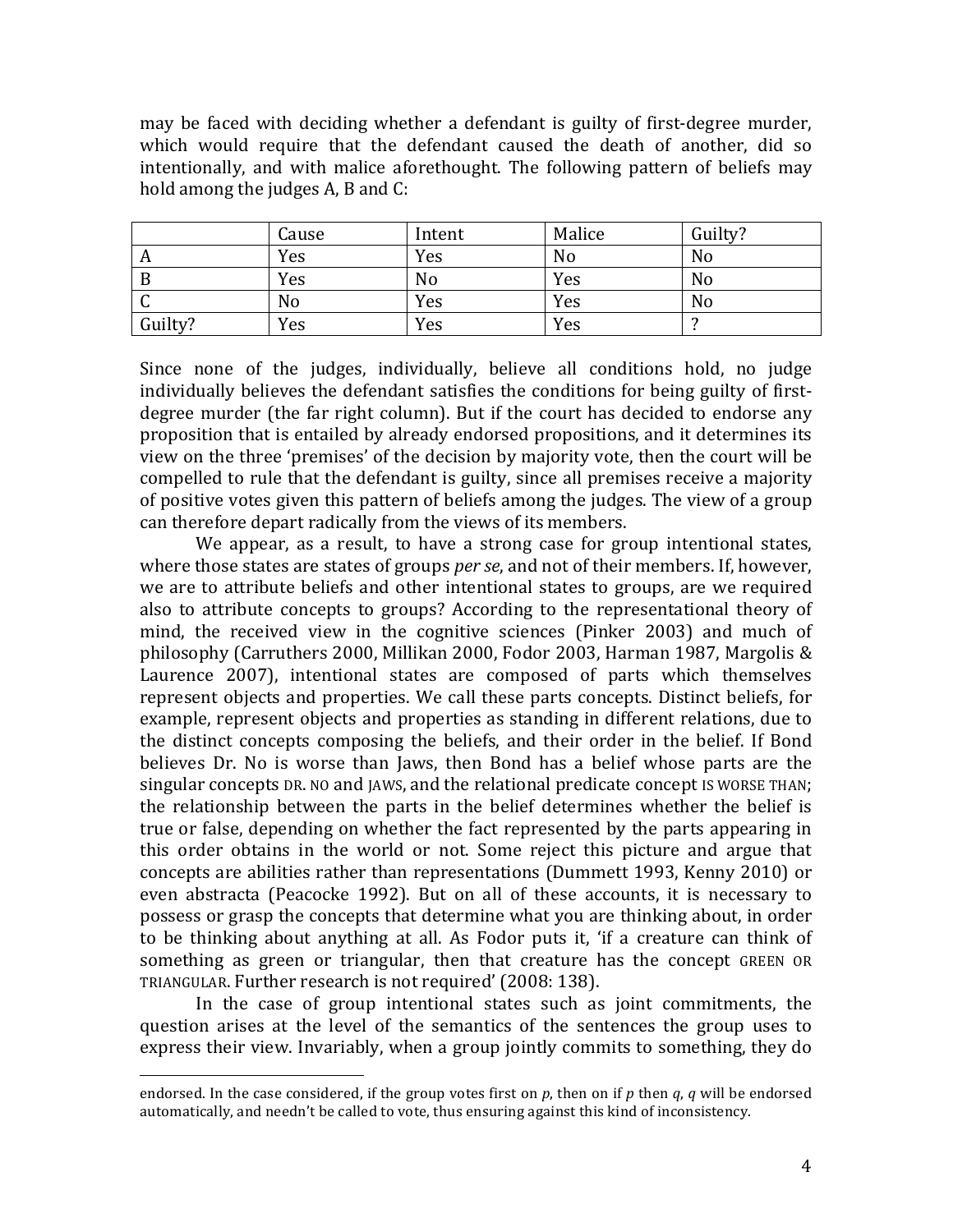so by jointly accepting the proposition expressed by some sentence in a language. When the court considered above is characterized as judging that the defendant is guilty of murder, this will inevitably involve their joint acceptance of the truth of the proposition expressed by some sentence, such as 'the defendant is guilty of murder'. Ordinarily, when an individual expresses their judgment by uttering a sentence, we attribute to the individual the concepts required to fix the semantics or meaning of the sentence. If Bond asserts 'Dr. No is worse that Jaws', we assume Bond grasps the concepts that give his utterance the meaning it has, or that fix the semantics of the sentence he utters. Similarly, when the court commits to the truth of the proposition expressed by the sentence 'the defendant is guilty of murder', we may seem required to attribute to the court the concepts that fix the semantics of that sentence.

To some, however, the attribution of concepts to groups seems *prima facie* problematic. Robert Rupert (2005), for example, gives the following consideration against the possibility of attributing concepts to groups. Our best naturalized theories of concepts, he holds, include indicator semantics (Dretske 1988). pureinformational semantics (Fodor 1987), teleo-semantics (Matthen 1984, Millikan 1984), causal-historical semantics (Rupert 1998, Prinz 2002) and teleo-isomorphic semantics (Cummins 1995). These accounts each involve various mechanisms that groups appear not to have. A central example he considers, on which I will focus, is perceptual states. In the theories under consideration these states either track, are causally correlated with, were originally caused by, were naturally selected to identify, or both were caused by and bear an isomorphic relation to, the objects or properties that a subject's concepts refer to. Rupert then points out that groups *per* se don't have perceptual states (and likewise for the other properties of individuals these theories appeal to). Therefore, he argues, groups *per se* cannot have concepts. And from there he concludes, reasonably, that there is something suspicious about the claim that groups *per se* can have intentional states.

I think that Rupert's argument is not valid, but before considering how to avoid the worry he raises, there is another important possibility to consider. Might group commitments come into being on the basis of a simple coincidence of the semantics assigned by individual group members to the sentence they consider? Perhaps, when the three-judge court expresses their judgment using the sentence 'the defendant is guilty of murder', there is nothing beyond the semantics assigned by each of the three judges in their own idiolects to determine the semantics of the sentence. On this view, the group per se would not need to be attributed concepts for the group per se to be attributed beliefs. This is problematic, however. As discussed, most current approaches to group beliefs involve an interdependence condition of some sort: when committing jointly to the truth of a proposition, each member endorses the proposition in part because the others do. These members must therefore not only entertain the same proposition, as argued, but they must also know that they are entertaining the same proposition. I can certainly endorse the truth of a proposition without knowing whether anyone else is entertaining the same proposition, but I cannot coherently endorse the truth of a proposition *because* others are endorsing its truth, without knowing that the others are endorsing the same proposition that I am. In other words, for a group to jointly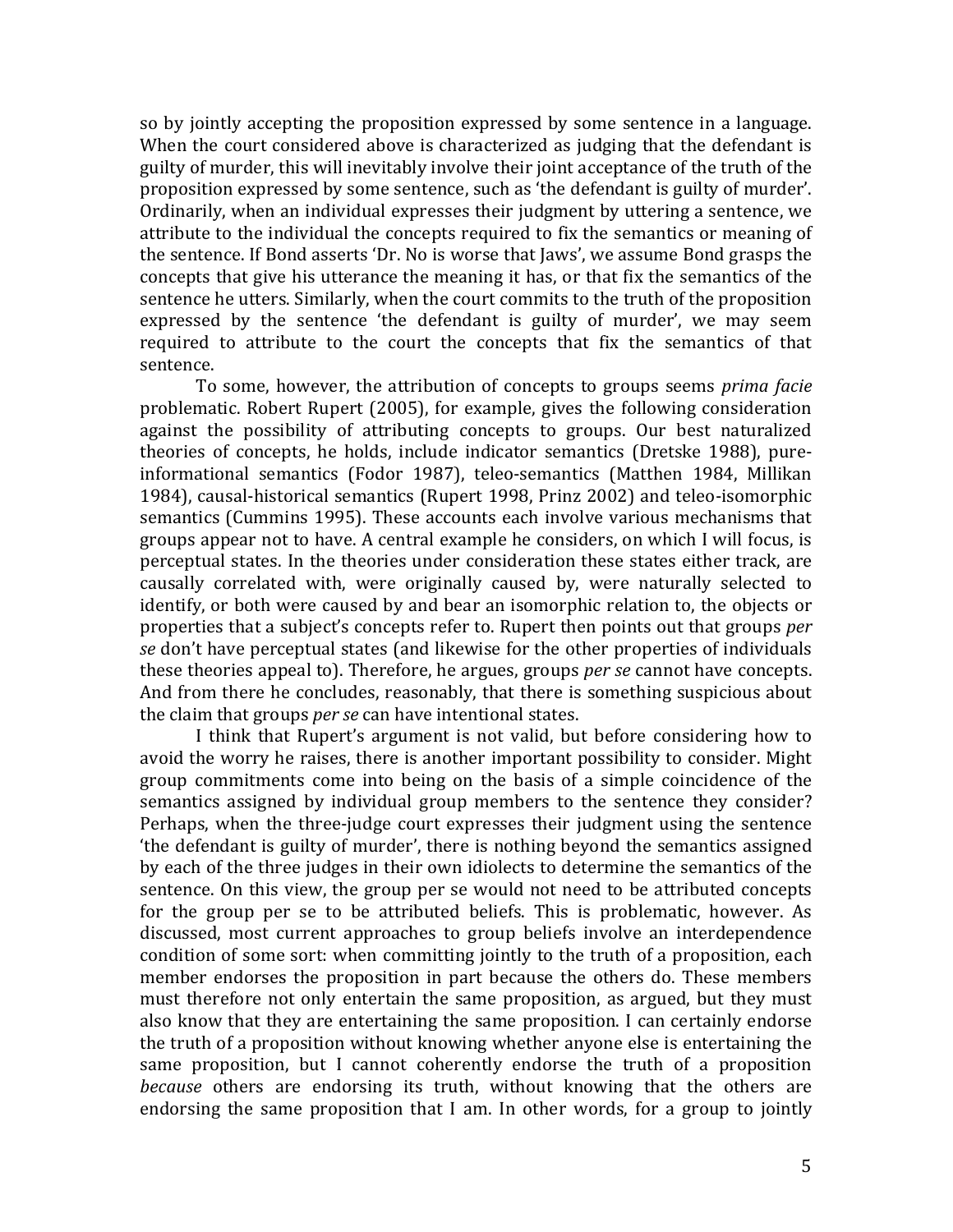commit to some proposition expressed by a sentence 'p', the semantics for the sentence must not only be shared by the members of the group, it must be knowingly shared. A simple coincidence of the idiolects of a group's members will not, therefore, suffice to establish the semantics of the sentence jointly endorsed. As I explore next, the conditions required to ensure a semantics is knowingly shared in a group are sufficient to justify attributing that semantics to the group per se. And once we are in a position to attribute a semantics to a group per se, it is a small step from there to the attribution of concepts to the group.

3. Lewisian Semantics for Group Intentionality

What does it take for a semantics to be knowingly shared in a group? Lewis's (1969) account of linguistic meaning may have the answer. Lewis's account derives from his more general theory of convention, on which some regularity  $R$  in the behavior of a group is a convention if and only if:

- 1. Everyone conforms to *R*
- 2. Everyone expects everyone else to conform to *R*
- 3. Everyone prefers to conform to *R* on condition that the others do
- 4. It is common knowledge in the group that  $1-3$  hold (Lewis 1969: 59)<sup>6</sup>.

These conditions closely match the ingredients that have come to form the basis of most approaches to group intentionality, considered above. Conditions 2 and 3 can be collapsed into the single condition that corresponds to ii) above – that everyone conforms to R because they expect everyone else to (if they conform because they expect the others to, this entails that they expect the others to conform, and prefer to conform if others do). To integrate Lewis's model of convention with the views we have on group intentional states, then, I will represent Lewis's model in terms of the simpler three conditions.

Applied to language, Lewis's takes the notions of truthfulness and trust as the regularities in question. The idea is that a sentence 'p' means  $p$  in a language used by a group G if there is a convention of truthfulness and trust in G to use 'p' to mean p. Or, that a convention is in place to only say 'p' if  $p$  is the case, and conversely to believe that  $p$  is the case whenever someone says 'p'. Simplified to the three conditions considered so far, a language is conventional in a group G iff:

- i. Everyone in  $G$  is truthful and trusting in  $L$
- ii. Everyone in  $G$  is truthful and trusting in  $L$  because they believe everyone else in  $G$  is truthful and trusting in  $L$
- iii. *i* and ii are common knowledge in G

!!!!!!!!!!!!!!!!!!!!!!!!!!!!!!!!!!!!!!!!!!!!!!!!!!!!!!!

Might these conditions provide the semantics for the target sentences in group intentional states? There are two standard difficulties faced by Lewis's account as an

 $6$  Lewis elaborates more complex conditions later on (1969: 78), and again in his (1975), to block subtle counterexamples. I will omit these complications here.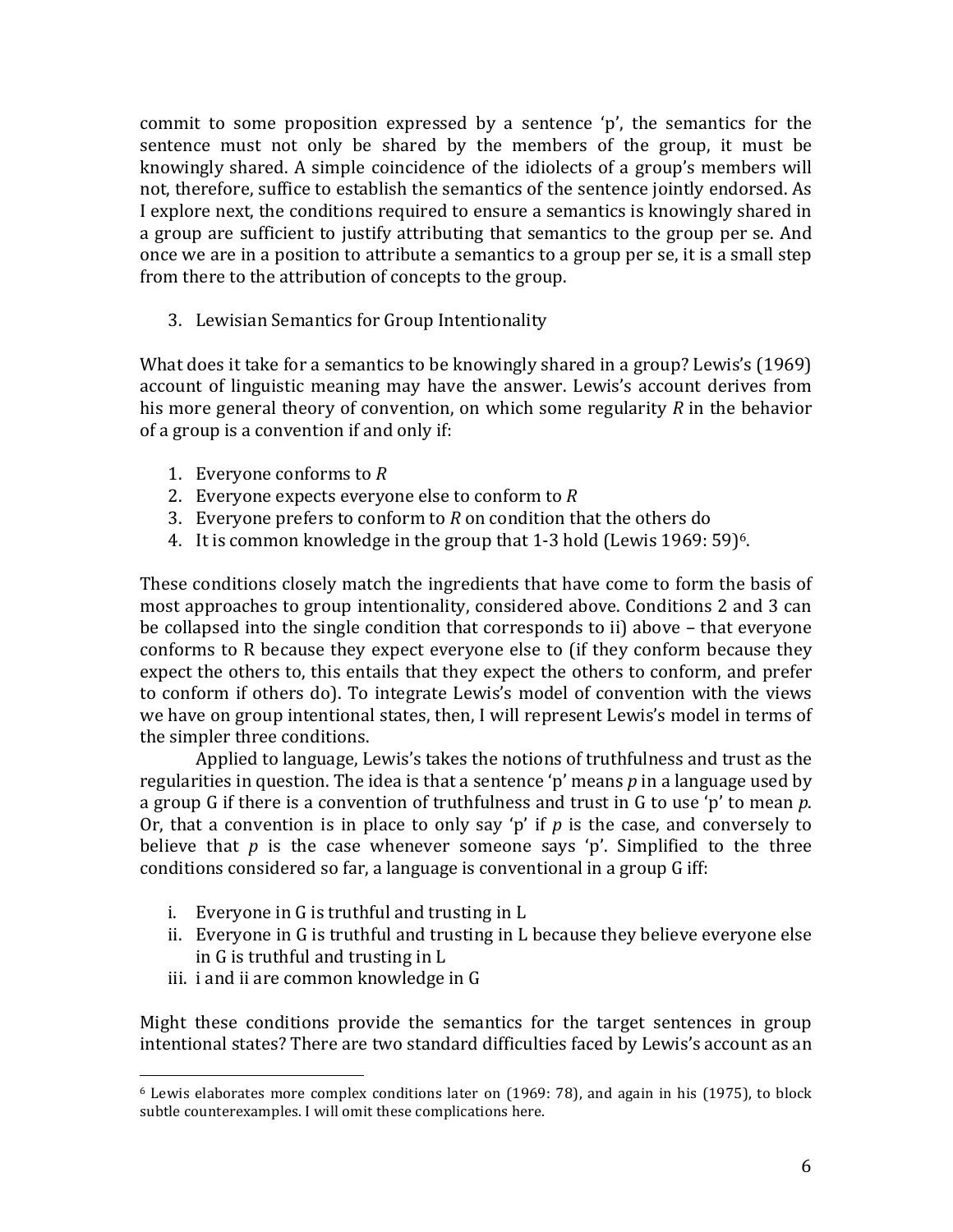account of meaning in natural languages in general, which we might worry could get in the way. First, it is not clear that this convention has to be satisfied for ordinary uses of language in order for those uses to be effective. Davidson (1986) considers the case of Mrs. Malaprop, who uses language in bizarre and vet intelligible ways, lauding her guest, Captain Absolute, as 'the very pineapple of politeness' and hoping her daughter will make a 'not altogether illegible candidate' for marriage. Her audience understands her perfectly, and yet there cannot be a convention between Mrs. Malaprop and her audience to use these sentences with these meanings, since her audience has never considered using sentences in this way before. Davidson believes that the kind of *ad lib* interpretation required of the audience in this case is a pervasive component of natural language exchanges, which he thinks cannot, as a result, be based on convention. Developing a satisfactory account of linguistic meaning that respects the central role of such interpretation is perhaps the primary task of pragmatic accounts of linguistic meaning (Sperber and Wilson 1986, Carston 2002, Recanati 2004, 2010).

A second worry concerns the productivity of the language-faculty of individuals. We expect an individual's language will determine a meaning for an infinite number of possible sentences – the indefinitely many compositional variants of the terms the semantics assigns meaning to. Speakers can have only a finite amount of evidence about the language-use of others, however, so it would seem that speakers can only establish truthfulness and trust in a finite number of sentences. As a result, it seems to some (Hawthorne 1990, 1992, Schiffer 1993, 2006), that the meaning of these indefinitely many sentences cannot be determined by conventions of truthfulness and trust to use the sentences in such ways. The meaning of each speaker's utterances are determined, more likely, by their individual language faculty, which fixes a systematic and infinitely productive pairing of sentences with meanings, as Chomsky's (1980) account holds.

However, neither of these worries arises, or arises as acutely, for the case of the sentences expressing group commitments. Consider Davidson's worry. Mrs. Malaprop succeeds in communicating to her audience in unconventional ways, because her hearers are adept interpreters. But there is an asymmetric relationship between Mrs. Malaprop and her audience that is not admissible in a case of joint commitment. Although her audience knows that they don't use the sentences Mrs. Malaprop produces in the way that she uses them, Mrs. Malaprop doesn't know this – she thinks she is using these sentences in the typical way. Ordinarily, that doesn't  $interfere$  with communication – it doesn't ordinarily matter if you know your audience uses the sentences you produce in the same way that you do, or if they figure out what you mean on the trot. All that matters is that both speaker and audience assign the same meaning to the speaker's utterances (Pagin 2008). But in the case of joint commitment, this does matter. As discussed above, because of the  $interdependence$  condition – that each party commits to the proposition under consideration *because* the others are also so committed – each party must know that the others understand the sentence expressing the joint commitment in the same way. A joint commitment could not, as a result, be established under conditions such as those in the scenario involving Mrs. Malaprop. While such exchanges may be a feature of natural language that Lewis's model does not account for, then, they can't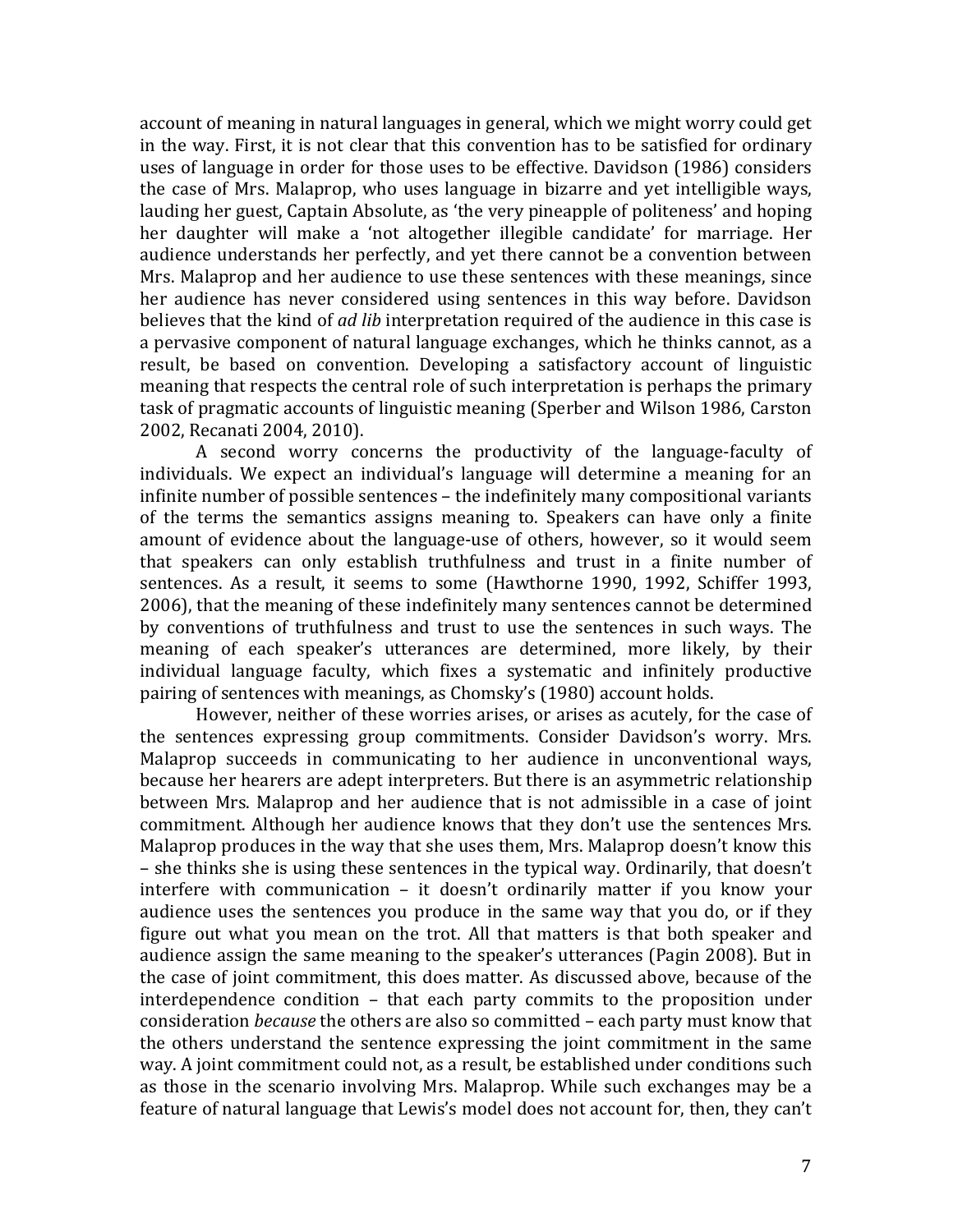form the basis of a joint commitment – and so they don't rule out Lewis's account as a model for the semantics of joint commitment.

Hawthorne and Schiffer's worry, on the other hand, is that due to the infinitely many sentences in a language its semantics determines meaning for, the semantics cannot depend on its speakers' knowledge of other speakers' use of sentences, which will always be finite. This may show that an infinitely productive semantics for a language cannot be supported conventionally. But it does not show that no language can be supported conventionally. Rather, the most it shows is that any language supported by a semantics that does depend on convention will be finite in productivity – that is, that the semantics for such a language does not determine meaning for infinitely many sentences. Such a language might determine meaning for just one sentence – such as 'the defendant is guilty of murder'. Or, it might determine meaning for a finite number of combinations of the terms in such a sentence – such as 'the defendant is guilty of murder', and 'the defendant is not guilty of murder', where all the terms except 'guilty' and 'not guilty' in these two sentences are taken to have the same meaning in each case. But that is surely a tolerable limitation on a language that supports joint commitments. In order to commit jointly to the proposition expressed by the sentence 'the defendant is guilty of murder', the members of the court do not need to know, for infinitely many sentences, whether the semantics for those sentences is knowingly shared by other members of the court. They only need to know that the semantics for one sentence is knowingly shared – the sentence, 'the defendant is guilty of murder'.

Allowing that the classic difficulties for a conventional semantics do not, then, arise at the level of group commitments, how should we expect this semantics to fit into our account of group intentional states? A straightforward way is to introduce the semantics as a general precondition on the establishment of a group intentional state, which will inevitably involve the group deliberating on the truth of some sentence. Accordingly, the conditions required for a group G to take an attitude to a proposition p will be that:

- i)  $'p'$  is a sentence in a language L, where:
	- a. Everyone in  $G$  is truthful and trusting in  $L$
	- b. Everyone in  $G$  is truthful and trusting in  $L$  because they believe everyone else in G is truthful and trusting in L
- ii) All members of G intend to do their part in bringing about that the group believe/desire *p*
- iii) All members intend to do their part because they expect that all other members of G will do their part
- iv) i), ii) and iii) are common knowledge in  $G$

In principle, L needn't provide the semantics for any more than the sentence 'p'. It may be the case that the members of the group assign wildly divergent semantics to sentences other than 'p', perhaps unknowingly (as in the case of Mrs. Malaprop), where those sentences are not used to establish the group intentional state. As long as L is sufficient to establish the meaning of 'p', the group can jointly take an attitude to p. Or the group may require L to be quite extensive, encompassing a wide range of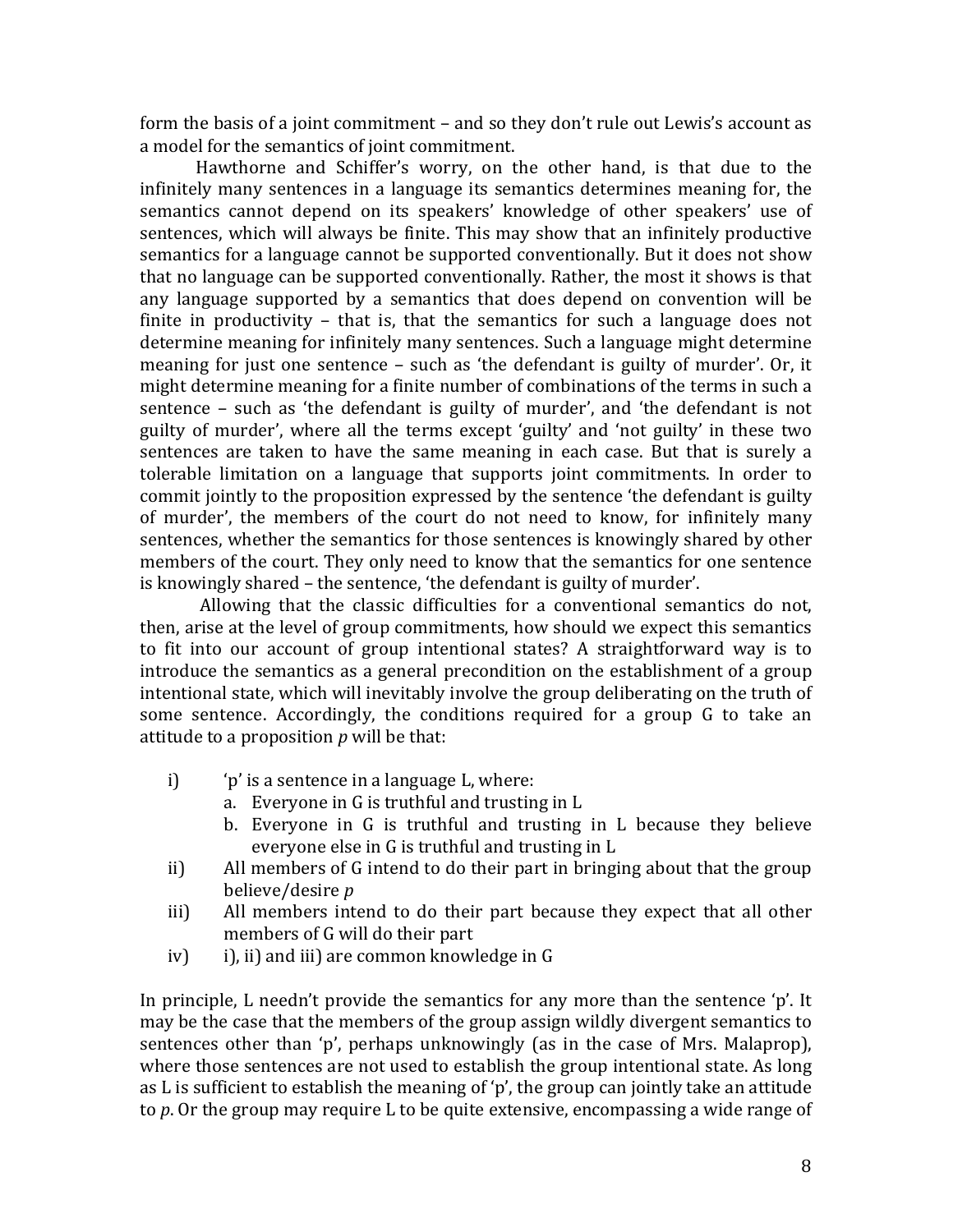sentences that appear on the group's agenda, and rules of composition for the terms in these sentences, allowing the group to extrapolate further commitments that the group is bound to, given previously endorsed commitments, to some finite degree. Either way, that L is a convention in the group, and 'p' a sentence in L, will be a condition on the group having a joint intentional attitude to p.

Supposing that such a semantics does underwrite the formation of group intentional states, do we have any reason to think of this semantics as being attributable to the group per se, as we do for thinking of the intentional states of groups? Importantly, the most striking reason for thinking of group intentional states as being in some way autonomous from the states of group members applies just as much in the case of the semantics of those states as it does for the states themselves. At least for isolated expressions, a group can explicitly deliberate on the meaning of an expression as it appears in group commitments, and the outcome of this procedure can exhibit the same features that lead us think of a group's intentional states as irreducible to its members'. As an example, consider the procedure used to establish the meaning of the term 'meter' by the International Bureau of Weights and Measurements (BIPM). Due to increasing demand for higher precision in measurements by independent groups around the world who exchange, for example, mechanical parts for the auto or medical industry, or who combine the results of surveyors working in several parts of the world simultaneously, the BIPM has repeatedly refined the standard used as the reference of the term 'meter' since its inception in 1875. When the BIPM debate a new standard for the meaning of 'meter', they consider many factors, including whether a new candidate standard will be sufficiently continuous with the previous standard so as not to render useless records of earlier measurements made in terms of meters, whether the new standard will be an improvement in precision over the previous standard, and whether the new standard will be reproducible in different parts of the world, so that different groups will be able to invoke the common standard of measurement.

For example, the definition adopted in 1983, as the distance travelled by light in a vacuum in  $1/299$  792 458<sup>th</sup> of a second, was adopted in part because widely available technology at the time made it possible to check exactly what that distance amounts to in many places around the world. This makes it useful for mass production in different countries of precise engineering parts, and so on. As it happens, the resolutions on the meaning of 'meter' have always been unanimous, but the BIPM allows that what is required to pass a motion is not in fact unanimity, but an absolute majority (a majority of all eligible voters) (BIPM 2013, §2.1.3.5). According to these guidelines, then, the BIPM could have found themselves with the following pattern of votes, on the questions whether the proposed standard was sufficiently continuous with the previous standard, sufficiently precise, and sufficiently reproducible, where A-C each represent a third of the votes cast:

| Voters | Continuous     | Precise | Reproducible | 'Meter'? |
|--------|----------------|---------|--------------|----------|
|        | Yes            | No      | Yes          | No       |
|        | N <sub>o</sub> | Yes     | Yes          | No       |
|        | Yes            | Yes     | No           | No       |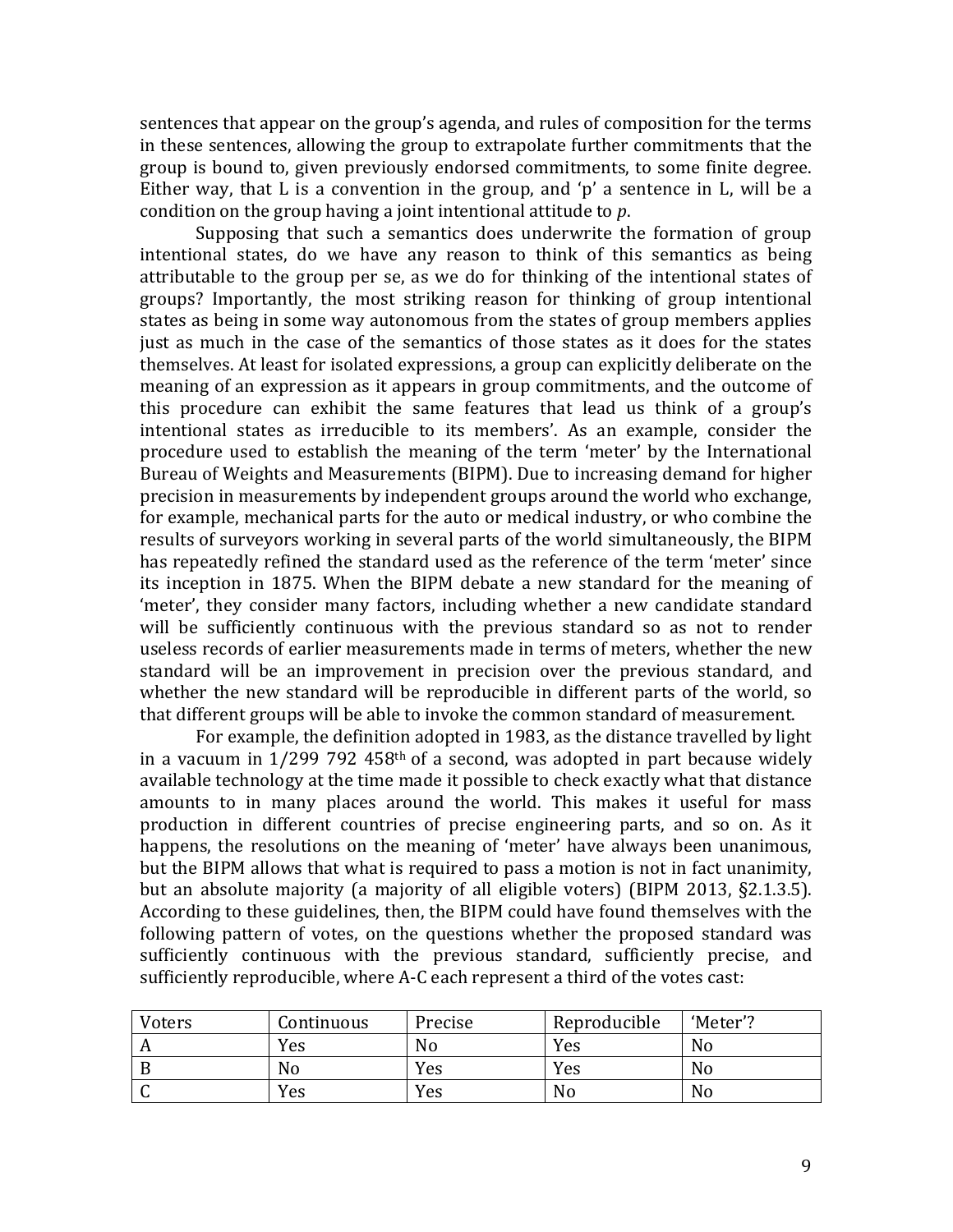| - - - - - - | $^{\prime}$ M $_{\alpha}$<br>w.<br>- | - -<br>1 U J | .<br> | . |  |
|-------------|--------------------------------------|--------------|-------|---|--|
|-------------|--------------------------------------|--------------|-------|---|--|

As considered before, if the group adopts to endorse any proposition entailed by propositions already adopted by majority vote, then given this pattern of beliefs on the premises, the group will be compelled to adopt the new standard as the meaning of 'meter' even though no individual member of the voting committee was convinced of its adequacy. The meaning of 'meter' as it appears in subsequent statements made by the BIPM, and any group or individual deferential to the BIPM in its use of that term, will as a result display just the same kind of autonomy from the minds of the group members who contributed to establishing the convention as the verdicts of the three-court judge considered above display from the opinions of the individual judges. The semantics assigned to statements made involving this term is, then, not the product of an individual language faculty, but the product of a group effort. Since groups are free to adopt such procedures to determine the semantics of the sentences expressing their commitments, this shows that such a semantics displays just the same sort of autonomy from the idiolects of a group's members as group intentional states display from the intentional states of a group's members.

The central question of this paper, however, was whether groups can have concepts. So far I have argued that the meanings of the sentences expressing group commitments requires a conventional semantics, and that a conventional semantics can confer an autonomy on these meanings equal to that which we have found in the intentional states attributable to groups. But are these meanings, even if fixed by facts about groups *per se*, concepts? Rupert worries that our best theories of concepts make it implausible that a group might have concepts, since they appeal to features of individuals that groups don't have, such as perceptual states. But even if our current theories of concepts all involve an appeal to features of individuals that groups don't in fact have, would that mean that groups couldn't have concepts? Groups would be disbarred from having concepts, presumably, if our notion of a concept *essentially* involved a property of some sort or another that groups can't have. Our concept CONCEPT, however, hardly appeals to perceptual states essentially. First, it's worth noting that the role played by perceptual states varies considerably across the different theories Rupert considers. Perceptual states may play an essential role in the individuation of concepts on a causal-historical model of concepts such as that of Rupert (1998) or Prinz (2002). But in Fodor's informational semantics, although perceptual states play a role in what he calls a concept 'locking on' to its referent, famously the perceptual state plays no essential role in the individuation of the concept, which exists with its reference already determined prior to this event.

Taking a slightly wider sweep of theories of concepts still, we find the inferential-role theory of concepts (Harman 1987, Brandom 1994), which holds that concepts are individuated according to the inferences they license from thoughts they appear in, and makes no essential reference to perceptual states. And we also find a Platonic theory of concepts (Peacocke 1992), which takes concepts to be abstracta that can exist without ever being entertained in a mind, not to mention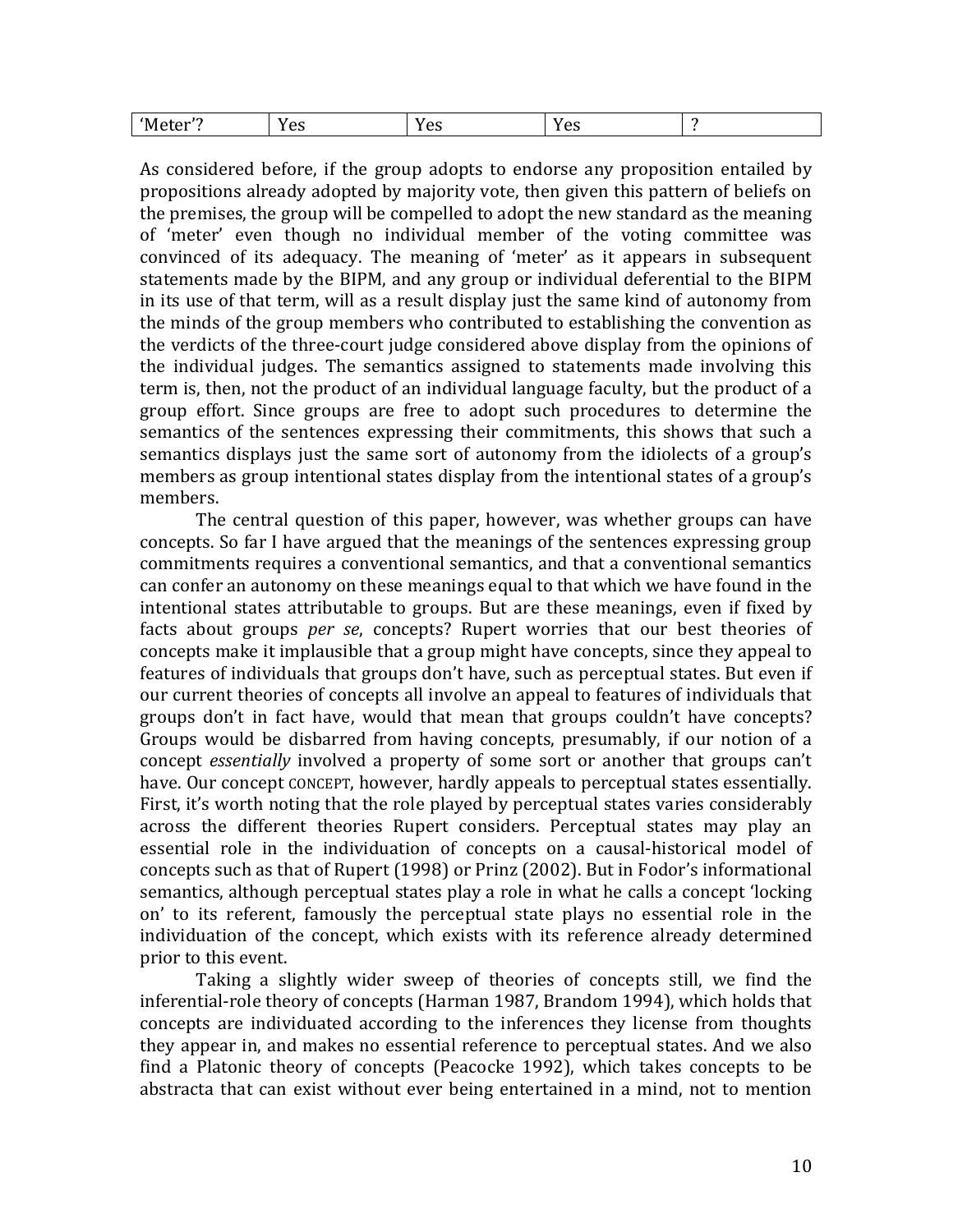interacting with perceptual states. The fact that these theories are not *a priori* false shows that perceptual states need play no role whatsoever in a theory of concepts. Rather, our notion of a concept would seem to have a much thinner, functional definition. The only essential role that concepts are required to play, common to all of these theories, is that of fixing the semantics of the semantic variables in intentional states. Accordingly, we cannot rule groups out from having concepts because they don't share with individuals the states that instantiate concept possession in those individuals. All that is required is that the candidate intentional states of groups can be assigned a semantics, and that this semantics is fixed by facts about the group per se. As I have argued, a semantics is available for group intentional states which does indeed seem to be fixed by facts about groups per se. The semantic variables that result, such as the conventionally fixed meaning of 'meter', should therefore be considered group concepts.

## 4. Group Concepts and Social Externalism

Lastly I want to consider what bearing these considerations have on our treatment of the question of social externalism. The phenomenon that originally motivated the idea of social externalism has come to be called 'deference' – the idea that in our use of some words and concepts, we appear to accept the authority of others on their content. The classic example is that of a patient who announces that he has arthritis in his thigh (Burge 1979). An individualist's theory of meaning holds that an individual's concepts pick out either what he would describe as falling under his concept (Russell 1912), or what causes his concept to token in his thoughts (Dretske 1981, Fodor 1987). And yet it would seem that this patient will give a false description of arthritis, as a condition that can occur in the thigh, and his concept is caused to token by something other than arthritis (the pain in his thigh). So it would seem that according to individualism, the patient couldn't be thinking of arthritis. Since ordinary practices of belief attribution will attribute to this patient a belief about arthritis, albeit a false one, Burge concluded from these considerations that individualism about mental content must be wrong. Burge suggested, alternatively, that the patient's grasp of the concept ARTHRITIS depends on his immersion in a linguistic community that includes experts who fully grasp the concept, and from whose competence the patient's ability to entertain a thought about arthritis somehow derives. On this view, the patient's grasp of the concept depends on his external social environment.

An initial response to this puzzle on the part of the individualist was to try to show that perhaps the patient really is not thinking of arthritis, but instead has his own concept THARTHRITIS, which picks out the condition in his thigh (Fodor 1987, Crane 1991). But this deprives us, problematically, of the intuitive attribution to the patient of a false belief about arthritis – rather than the patient's announcement that he has arthritis in his thigh showing that he has a false belief about arthritis, the view implies the deeply counter-intuitive result that his utterance expresses a true belief about tharthritis. A more attractive treatment of the puzzle, and perhaps more widespread at this point, is to hold that our concepts can piggyback on the linguistic use of others in our community. When Burge's patient uses the term 'arthritis',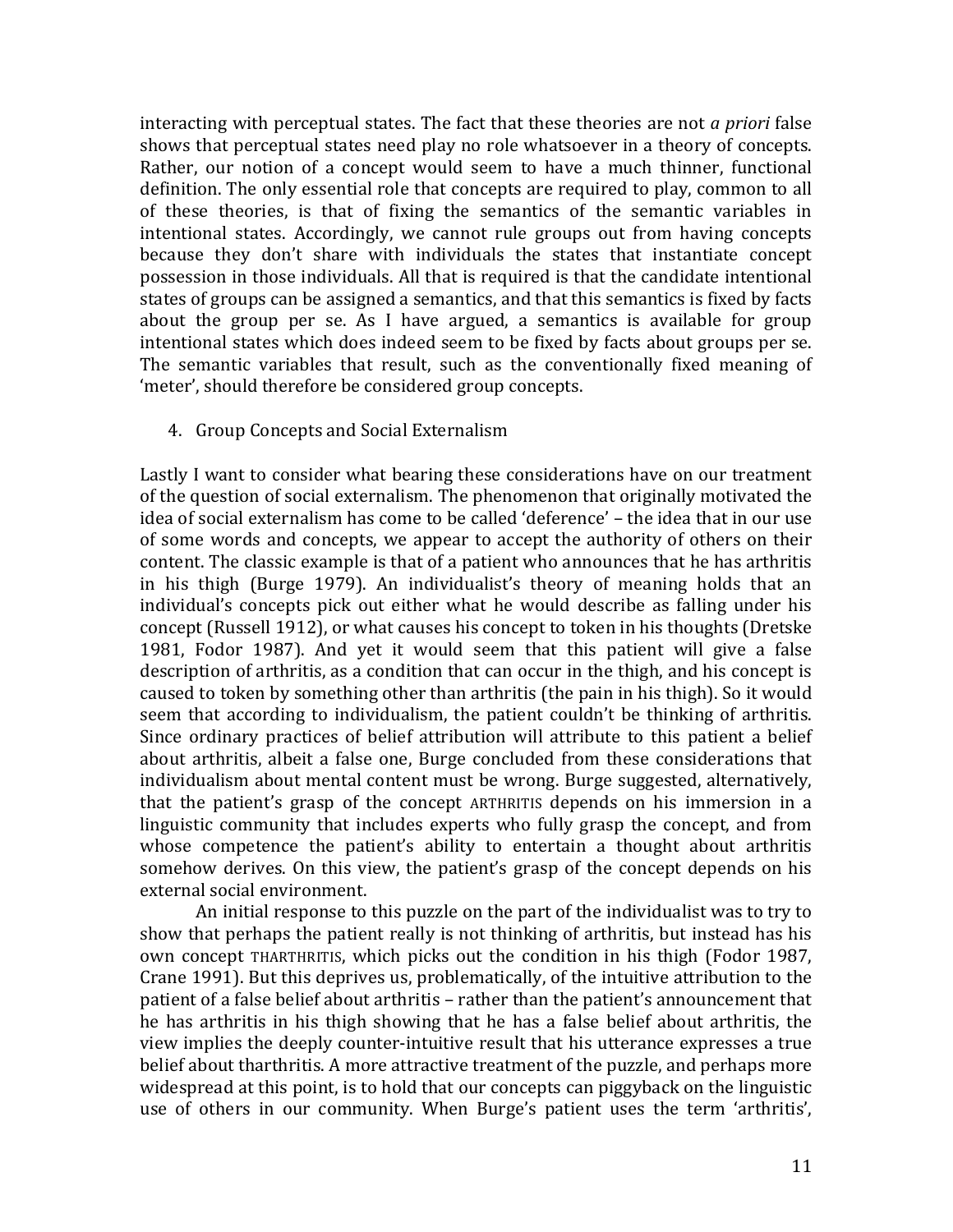making claims about aches in his thigh or elsewhere, what he really means is 'whatever the experts around here call 'arthritis" (cf. Chalmers 2002: 617). This approach allows that Burge's patient can have false beliefs about arthritis – he can be trivially wrong about what the experts in his community use the term 'arthritis' to refer to. This analysis is attractive to individualists because it keeps the individual in a place of privilege in our theory of concepts. Fodor, who eventually came around to the idea of deference, emphasizes this point: 'If my ELM concept is deferential, that's because the botanist's isn't' (Fodor, 1998: 154). The individualist's response to the challenge of social externalism, then, is to argue that the correct analysis of these cases involves a privileged role for individuals, in whose minds concepts must be ultimately 'grounded' (Recanati 2000).

The current discussion, however, suggests that this meta-linguistic analysis, if true, needn't entail a privileged status for the individual. If the term 'meter', for example, is used deferentially, then it seems that it is not true that there is a single mind at the end of the relevant chain of deference. Suppose two physicists have a dispute about the length of a meter. One says to the other:

I. I think a meter is longer than  $1/300\,000\,000$ <sup>th</sup> of the distance travelled by light in a second

And the other replies:

II. I disagree, I think a meter is shorter than  $1/300\,000\,000$ <sup>th</sup> of the distance travelled by light in a second

Presumably they each expect that the meaning of 'meter' as it appears in both utterances is settled independently of either speaker, or there wouldn't be much point in disputing the question (if the terms expressed idiosyncratic tharthritis-like concepts, they would both be right). And presumably, as physicists, they will both defer on the answer to this question to the BIPM. Let's suppose the term 'meter' in each utterance is therefore equivalent to 'whatever the BIPM has accepted as the meaning of 'meter''. To resolve their dispute, then, the physicists turn to the BIPM. What they will find there, however, is not one individual mind that settles the question. What the BIPM mean by 'meter' is determined by vote, the outcome of which needn't be identical with, and hence is distinct from, the opinions of any of its members. At least in this case, then, a chain of deference is not grounded in the opinion of an individual, but of a group.

5. Conclusion

I have argued here that a theory of group intentionality needs to be supplemented with an appropriate semantics. That the semantics for the job is that of Lewis  $(1969)$ , which although problematic in the case of natural language in general is ideally suited to account for the content of group intentional states. That the reasons we have for considering group intentional states to be autonomous from the states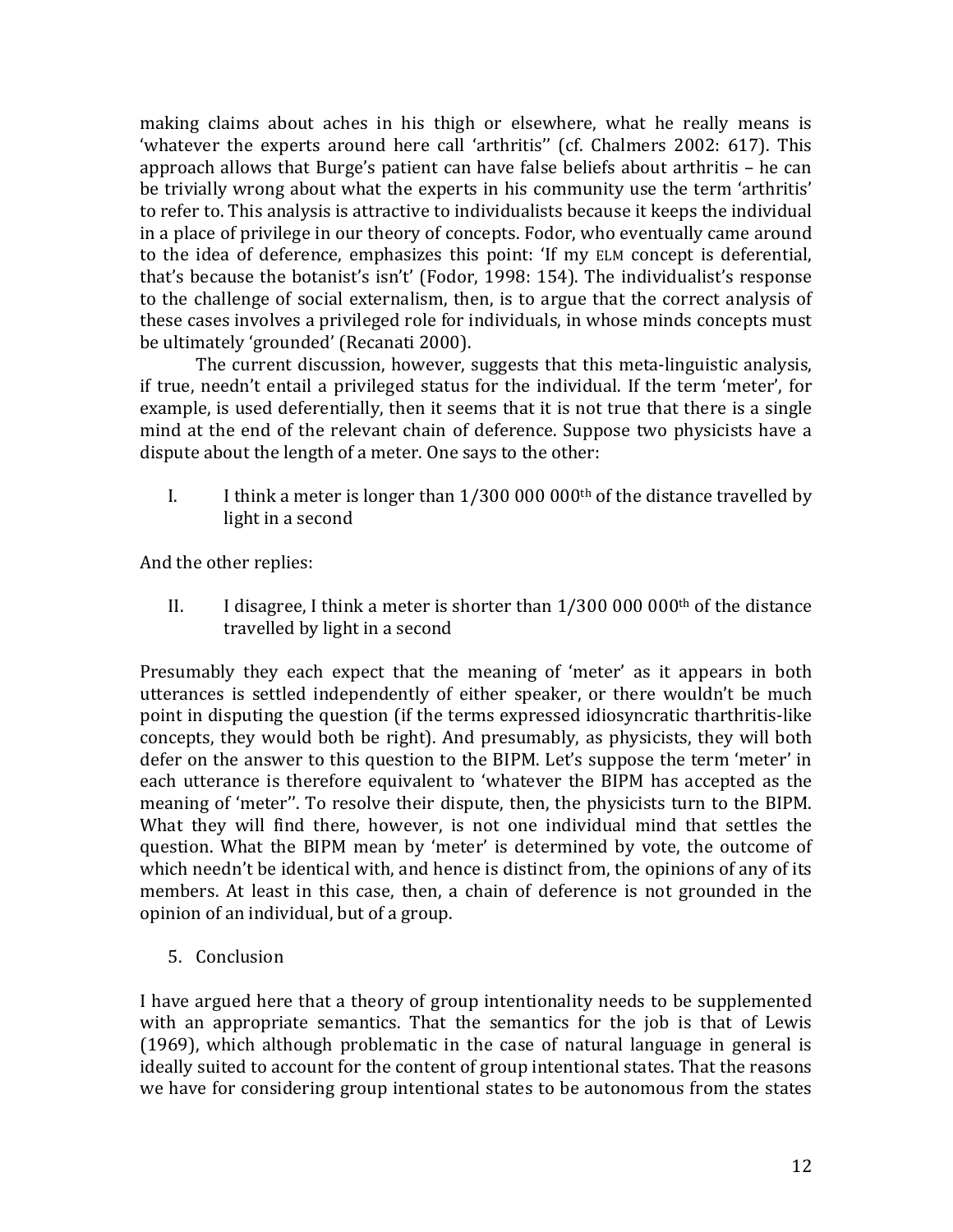of group members apply just as much in the case of the semantic variables in those states, and that given a thin functional definition of concepts, those resulting variables should be understood as concepts. Finally, I argued that these considerations combined suggest that thinking about collective intentionality may provide new support for the view that in some contexts, the concepts that appear in the intentional states of groups or individuals may themselves also be fixed by facts about groups, not individuals.

## References:

Arrow, K. (1951/1963). *Social Choice and Individual Values*. New York: Wiley. Bacharach, M. (2006). *Beyond Individual Choice: Teams and Frames in Game Theory* (edited by N. Gold and R. Sugden). Princeton: Princeton University Press.

Baier, A. (1997). Doing things with Others: The Mental Commons. In Alanen, L., S. Heinämaa, and T. Wallgren, eds., *Commonality and Particularity in Ethics*, New York: St. Martin's Press, Inc.

BIPM. (2013). Compendium of main rules and practices applicable to the BIPM. Online:!http://www.bipm.org/utils/common/documents/official/compendium.pdf Brandom, R. (1994). *Making It Explicit: Reasoning, Representing, and Discursive Commitment, Cambridge, MA: Harvard University Press.* 

Burge, T. (1979). Individualism and the Mental. In French, Uehling, and Wettstein (eds.) *Midwest Studies in Philosophy IV*, University of Minnesota Press, pp. 73-121.

Carston, R. (2002). *Thoughts and Utterances: The Pragmatics of Explicit Communication*. Oxford: Blackwell.

Chalmers, D. (2002). The Components of Content. In Philosophy of Mind: Classical and Contemporary Readings, ed. D. Chalmers. Oxford University Press.

Chomsky, N. (1980). *Rules and Representations*. New York: Columbia University Press.

Condorcet, M. d. (1785). Essay sur l'Application de l'Analyse a la Probabilité des Décisions Rendues a la Pluralité des Voix. Paris.

Crane, T. (1991). All the Difference in the World. Reprinted in S. Goldberg and A. Pessin (1996) The Twin Earth Chronicles. New York: M. E. Sharpe. 284-304.

Cummins, R. (1996). *Representations, Targets, and Attitudes*. London: MIT Press.

Davidson, D. (1986). A Nice Derangement of Epitaphs. In D. Davidson (2005), *Truth,* Language and History. Oxford: Clarendon Press. 89-108.

Dretske, F. (1981). *Knowledge and the Flow of Information*. Cambridge Mass: MIT Press.

Dummett, M. (1993). *Seas of Language*, Oxford: Oxford University Press.

Fodor, J. (1987). *Psychosemantics: The Problem of Meaning in the Philosophy of Mind.* London: MIT Press.

Fodor, J. (1994). *The Elm and the Expert: Mentalese and Its Semantics*. London: MIT Press.

Fodor, J. (1998). *Concepts*. Oxford: Oxford University Press.

Fodor, J. (2008). LOT2: the Language of Thought Revisited. Oxford: Oxford **University Press.** 

Gilbert, M. (1989). *On Social Facts*. Princeton: Princeton University Press.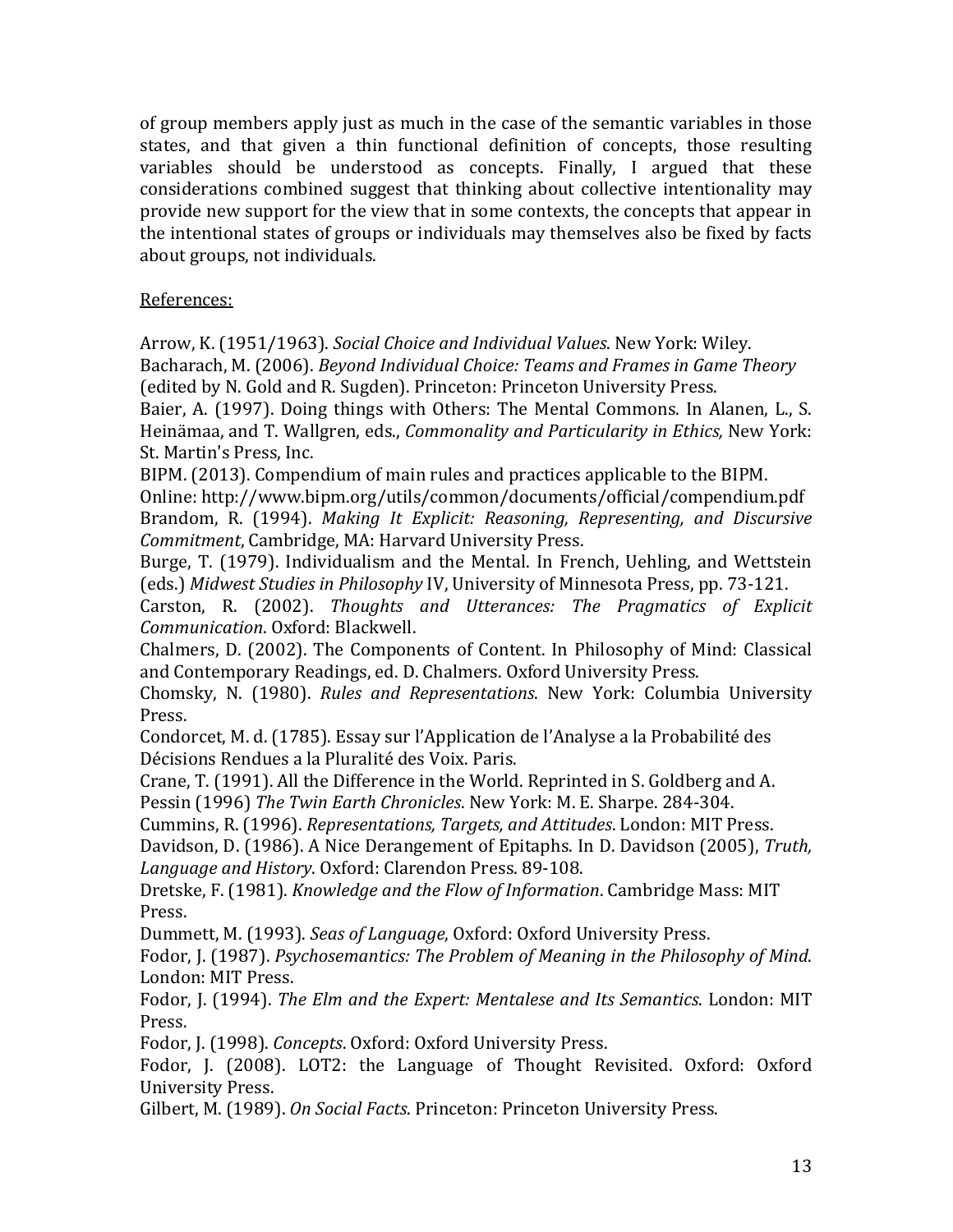Gilbert, M. (1997). What is it for us to intend? In Contemporary action theory, vol. 2, ed. G. Holmstrom-Hintikka and R. Tuomela, Dordrecht: Springer; 65–85.

Gilbert, M. (2001). Collective Preferences, Obligations, and Rational Choice. Economics and Philosophy 17: 109–120.

Gilbert, M. (2004). Collective Epistemology. *Episteme* 1: 0-17.

Gold, N. and R. Sugden (2007). Collective Intentions and Team Agency. *Journal of Philosophy* 104: 109–37.

Harman, G. (1987). (Nonsolipsistic) Conceptual Role Semantics, in E. LePore (ed.), *New Directions in Semantics*, London: Academic Press.

Hawthorne, J. (1990). A Note on 'Languages and Language. *Australasian Journal of* Philosophy 68: 116-118.

Hawthorne. J. (1993). Meaning and Evidence: A Reply to Lewis. *Australasian Journal of Philosophy* 71: 206-211.

Kenny, A. (2010). Concepts, Brains, and Behaviour. *Grazer Philosophische Studien*, 81  $(1): 105-113.$ 

Lewis, D. (1969). *Convention*. Cambridge: Harvard University Press.

Lewis, D. (1975/1983). Languages and Language. Rpt. in *Philosophical Papers*, vol. 1. Oxford: Oxford University Press.

List, C. (2004). A Model of Path-Dependence in Decisions over Multiple Propositions. American Political Science Review, 98(3): 495-513.

List, C. and Pettit, P. (2011). *Group Agency: the Possibility, Design, and Status of Corporate Agents. Oxford: Oxford University Press.* 

Margolis, E. & Laurence, S. (2007). The Ontology of Concepts — Abstract Objects or Mental Representations? *Noûs*, 41 (4): 561–93.

Millikan, R. (1984) *Language, Thought, and Other Biological Categories: New Foundations for Realism.* London: MIT Press.

Pacherie, E. (2007). Is collective intentionality really primitive?. In M. Beaney, C. Penco & M. Vignolo (Eds.), *Mental processes: representing and inferring*, Cambridge: Cambridge Scholars Press: 153-175.

Pagin, P. (2008). What is Communicative Success? *Canadian Journal of Philosophy*.  $38(1): 85-115.$ 

Peacocke, C. (1992). *A Study of Concepts*, Cambridge, MA: MIT Press.

Pettit, P. (2001). Deliberative Democracy and the Discursive Dilemma. *Philosophical Issues* (supp. to *Nous*), 11: 268–99.

Pettit, P. (2003). Groups with Minds of Their Own. In F. Schmitt (ed.), *Socializing Metaphysics*, Oxford: Rowman and Littlefield.

Pinker, S. (1994). *The Language Instinct: The New Science of Language and Mind.* London: Penguin.

Prinz, J. (2002). *Furnishing the Mind: Concepts and Their Perceptual Basis.* London: MIT Press.

Recanati, F. (2000). Deferential Concepts: A Reply to Woodfield. *Mind & Language*, Vol. 15 No. 4 September 2000, pp. 452–464.

Recanati, F. (2004). Literal Meaning. Cambridge: Cambridge University Press.

Recanati, F. (2010). Truth-Conditional Pragmatics. Cambridge: Cambridge University Press.

Rupert, R. (2005). Minding One's Cognitive Systems: When does a Group of Minds